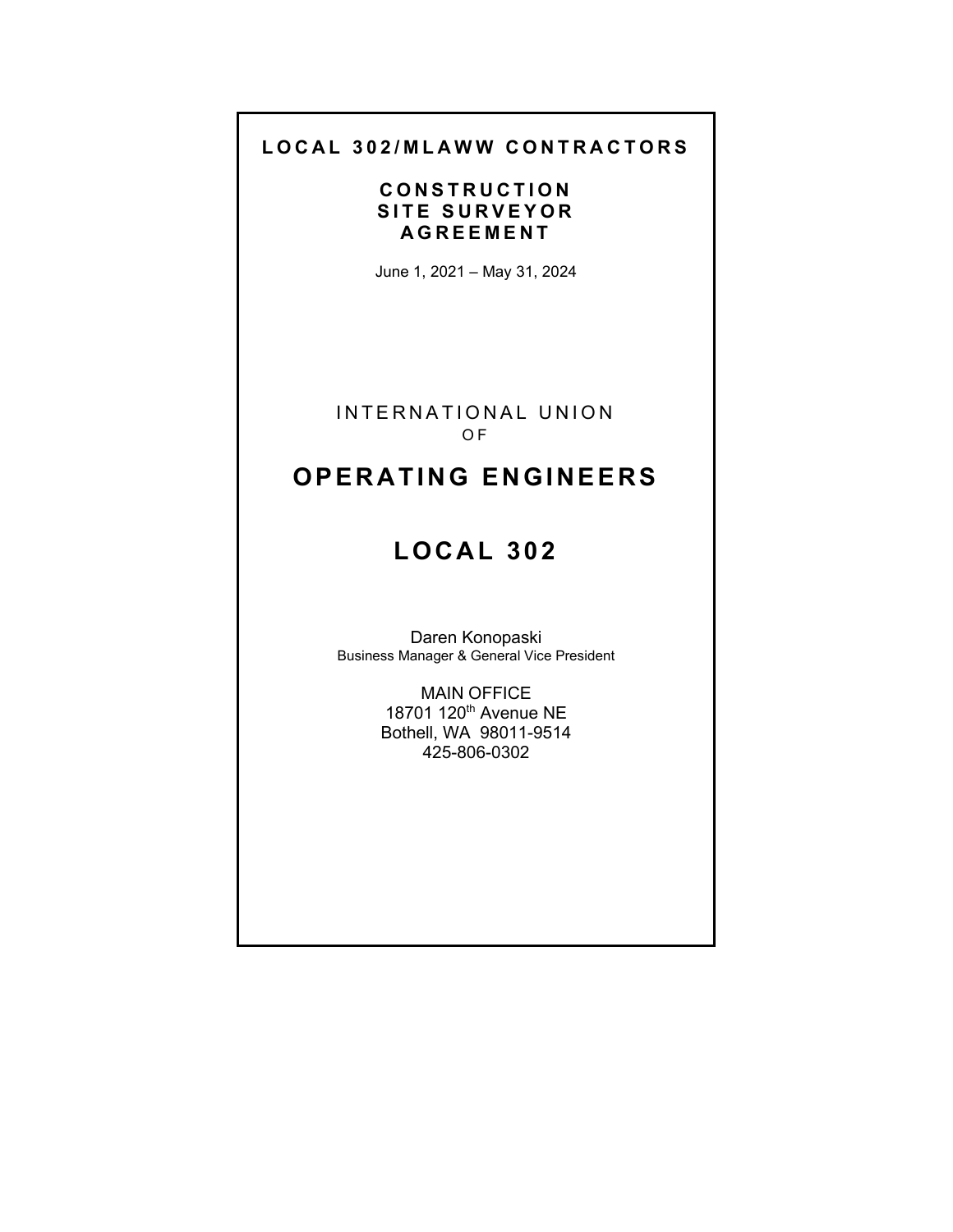#### **CONSTRUCTION SITE SURVEYOR AGREEMENT**

#### **PREAMBLE**

This Agreement is a successor Agreement to the 2018-2021 Technical Engineers Agreement and all other prior Technical Engineers Agreements thereto by and between the Western Washington Independent Contractors and Local 302 of the International Union of Operating Engineers.

### **ARTICLE 1 PRINCIPAL AGREEMENT**

The Employer agrees that all Construction Site Surveyor work performed within the territorial jurisdiction of Local 302 of the International Union of Operating Engineers shall be performed in conformity with the 2021-2024 Operating Engineers Local 302 Master Labor Agreement of Western Washington currently in effect except as modified herein.

#### **ARTICLE 2 EFFECTIVE DATE AND DURATION**

This Agreement shall be effective commencing June 1, 2021 and shall continue in force and effect through May 31, 2024. Modification or termination of this Agreement shall be effectuated as provided for under Article 4 of the principal Agreement.

# **ARTICLE 3 WORK DEFINED**

Survey work shall be that work performed by said employees which requires the use of or utilizes a Transit, Tripod-mounted Level, Laser, Electrotape, Electronic Measuring Device, Theodolite, Global Positioning System, Data Collector, or Total station in connection with such work that shall include, but not be limited to, highway, building, heavy construction and engineering projects. Survey work will also include, but not be limited to, the establishment of control points governing construction operations on locations and elevations of embankment, excavations, piles, caissons and utilities.

#### **ARTICLE 4 COMPOSITION OF PARTIES**

Whenever the Employer requires employees for the performance of survey work, the size of the survey crew will be determined by the Employer. The first survey employee on the job site shall be a Construction Site Surveyor. Any assistant or additional employees on a survey crew shall be members of the craft. At no time will the composition of a survey party be made up of employees who are not members of the craft. However, in the event the Employer chooses to use an Operating Engineer (already employed) as a member of a survey crew, rather than an Operating Engineer who is regularly employed as a Construction Site Surveyor, the employee shall be paid according to the higher scale.

- (a) A two (2) person survey party shall consist of at least a Construction Site Surveyor and a Chainman.
- (b) A three (3) person survey party shall consist of at least a Construction Site Surveyor and Assistant Construction Site Surveyor and a Chainman.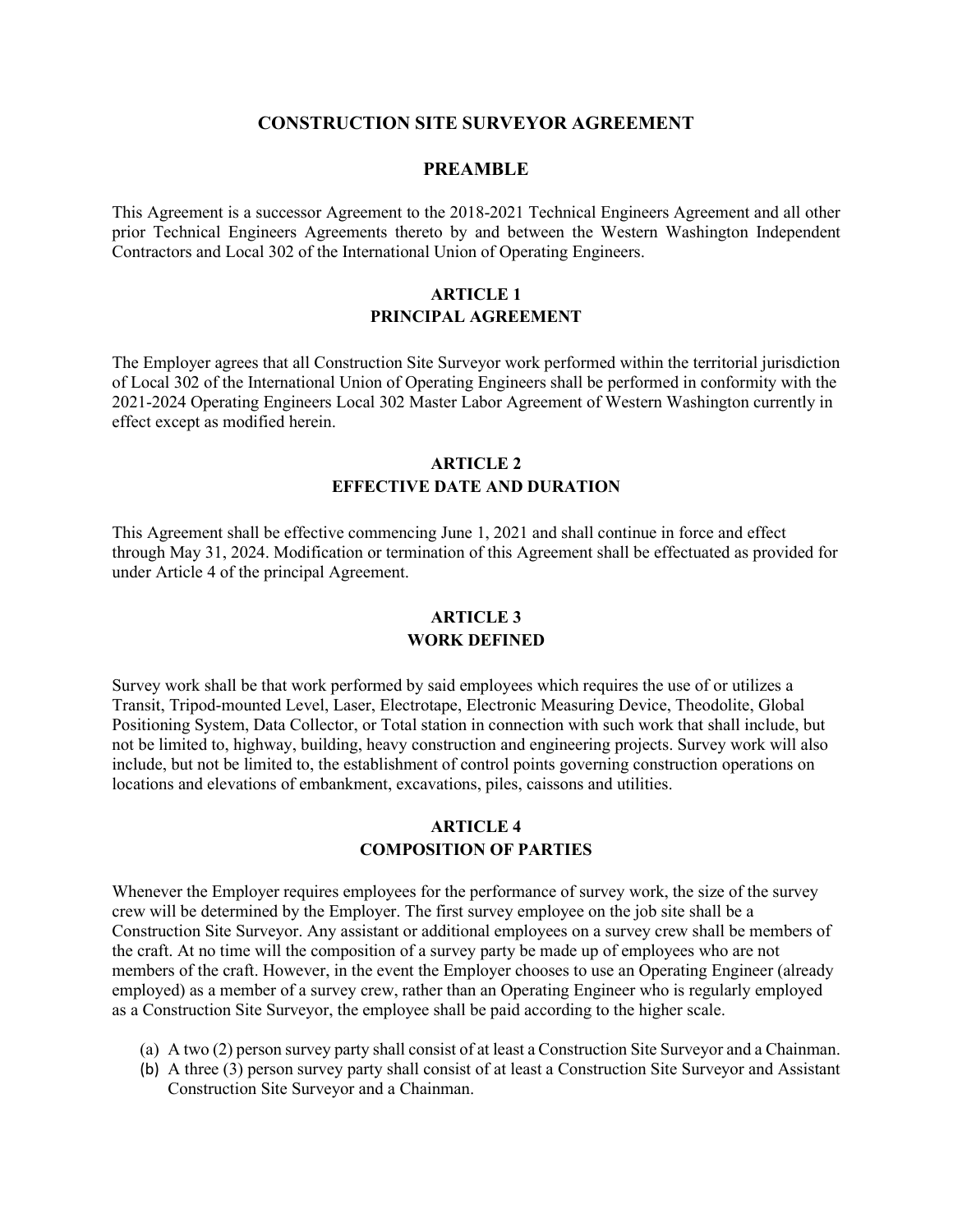# **ARTICLE 5 CLASSIFICATIONS AND WAGES**

| <b>CONSTRUCTION SITE SURVEYOR WAGE - Schedule A-1</b> |                       |              |              |  |
|-------------------------------------------------------|-----------------------|--------------|--------------|--|
| King, Snohomish, Skagit, and Whatcom Counties         |                       |              |              |  |
|                                                       | <b>Effective Date</b> |              |              |  |
|                                                       | June 1, 2021          | June 1, 2022 | June 1, 2023 |  |
| Construction Site Surveyor                            | \$53.40               | \$55.65      | \$58.05      |  |
| Assistant                                             |                       |              |              |  |
| <b>Construction Site Surveyor</b>                     | \$52.13               | \$54.33      | \$56.68      |  |
| Chainman                                              |                       |              |              |  |
|                                                       | \$48.83               | \$50.88      | \$53.08      |  |

| <b>CONSTRUCTION SITE SURVEYOR WAGE - Schedule A-2</b><br>Clallam, Jefferson, Mason, Grays Harbor, Kitsap, Kittitas, Island, San Juan, Okanogan, Chelan,<br>Douglas, and Yakima Counties |                       |              |              |  |  |
|-----------------------------------------------------------------------------------------------------------------------------------------------------------------------------------------|-----------------------|--------------|--------------|--|--|
|                                                                                                                                                                                         | <b>Effective Date</b> |              |              |  |  |
|                                                                                                                                                                                         | June 1, 2021          | June 1, 2022 | June 1, 2023 |  |  |
| Construction Site Surveyor                                                                                                                                                              | \$50.28               | \$52.30      | \$54.45      |  |  |
| Assistant                                                                                                                                                                               |                       |              |              |  |  |
| <b>Construction Site Surveyor</b>                                                                                                                                                       | \$49.07               | \$51.04      | \$53.14      |  |  |
| Chainman                                                                                                                                                                                |                       |              |              |  |  |
|                                                                                                                                                                                         | \$45.90               | \$47.73      | \$49.69      |  |  |